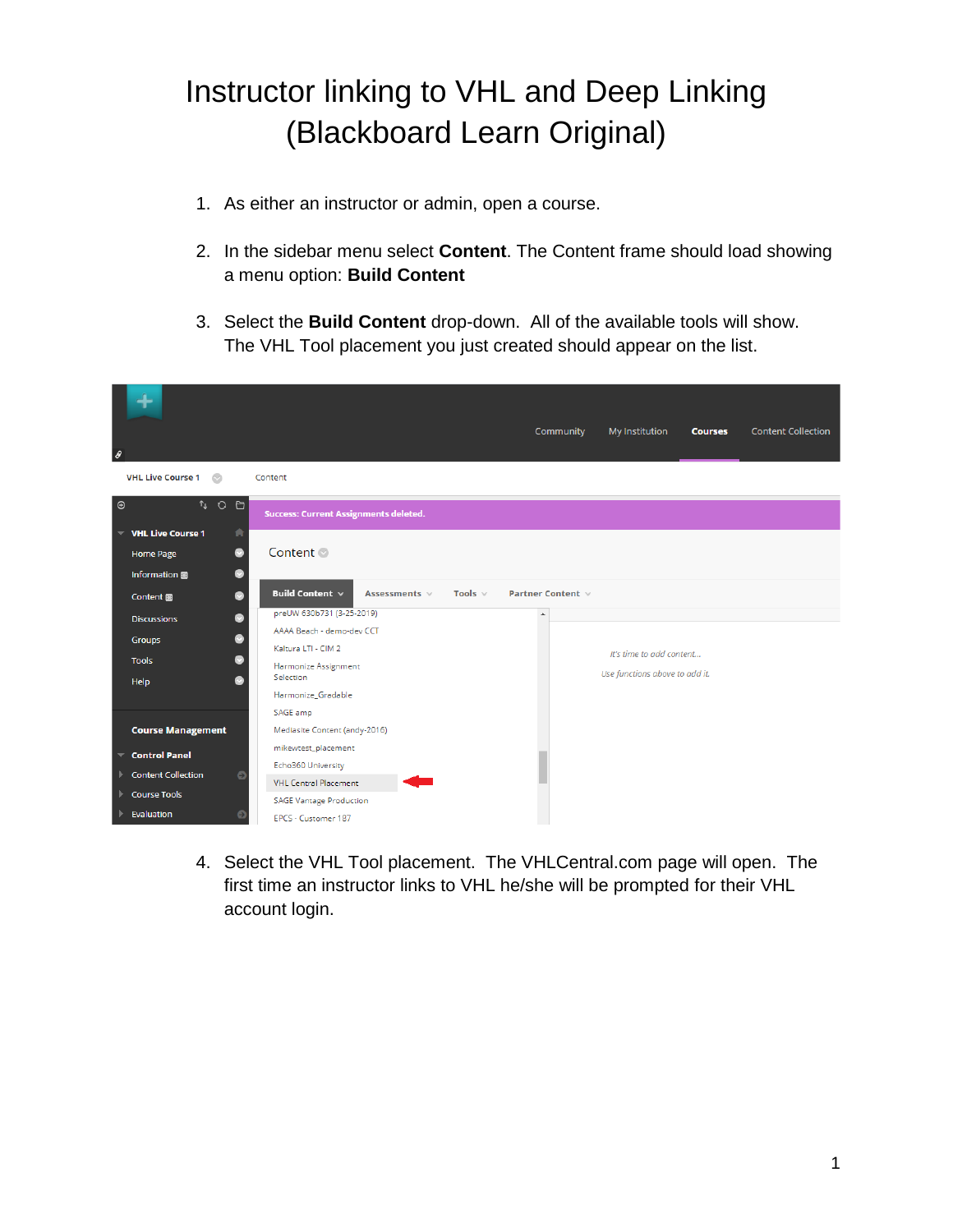| <b>USERNAME OR EMAIL ADDRESS</b><br>PASSWORD<br><b>LOG IN</b><br>Forgot your password?<br>Don't have an account? | log in<br>Please log in to associate your VHL account with<br>your LMS account.<br>You will only need to do this once.<br>Contact your Modern Language Specialist to get set<br>up! |              |                                      |                          |                       |
|------------------------------------------------------------------------------------------------------------------|-------------------------------------------------------------------------------------------------------------------------------------------------------------------------------------|--------------|--------------------------------------|--------------------------|-----------------------|
|                                                                                                                  |                                                                                                                                                                                     |              |                                      |                          |                       |
|                                                                                                                  |                                                                                                                                                                                     |              |                                      |                          |                       |
|                                                                                                                  |                                                                                                                                                                                     |              |                                      |                          |                       |
|                                                                                                                  |                                                                                                                                                                                     |              |                                      |                          |                       |
|                                                                                                                  |                                                                                                                                                                                     |              |                                      |                          |                       |
|                                                                                                                  |                                                                                                                                                                                     |              |                                      |                          |                       |
|                                                                                                                  |                                                                                                                                                                                     |              |                                      |                          |                       |
|                                                                                                                  |                                                                                                                                                                                     |              |                                      |                          |                       |
| <b>Vista Higher Learning</b><br><b>Support</b>                                                                   |                                                                                                                                                                                     | <b>VISTA</b> | About us<br>News and Events<br>Store | <b>Technical Support</b> | Submit a help request |

5. Login to VHL. The Course Connector page should appear which will list what current VHL course sections you have available for linking. (If the desired course section does not exist yet, you can go to the VHLCentral page and create it, and then re-enter VHL selecting the VHL tool as before).

| vhicentral                                  |                                                                | Roxanne Payne © Contrast © Help + Logout                          |                          |  |
|---------------------------------------------|----------------------------------------------------------------|-------------------------------------------------------------------|--------------------------|--|
|                                             |                                                                |                                                                   |                          |  |
| <b>Course Connector</b>                     |                                                                |                                                                   |                          |  |
|                                             | To link this context with VHL, select the appropriate section. |                                                                   |                          |  |
| Don't see the section you're looking for? ~ |                                                                |                                                                   |                          |  |
| School:<br><b>VHL Blackboard College</b>    |                                                                | Course/Section:<br><b>VHL-Live-C2</b><br><b>VHL Live Course 2</b> |                          |  |
| <b>VHL Blackboard College</b>               |                                                                |                                                                   |                          |  |
| <b>Portales</b>                             | <b>Portales</b>                                                |                                                                   |                          |  |
|                                             | <b>VHL Section</b>                                             | Linked?                                                           |                          |  |
|                                             | <b>BB Course 2</b>                                             |                                                                   |                          |  |
|                                             | O VHL-BB-LTI1b<br>Jul 12, 2020 - Nov 04, 2020                  | Not linked                                                        |                          |  |
|                                             |                                                                |                                                                   |                          |  |
|                                             |                                                                |                                                                   | <b>LINK THIS SECTION</b> |  |
|                                             |                                                                |                                                                   |                          |  |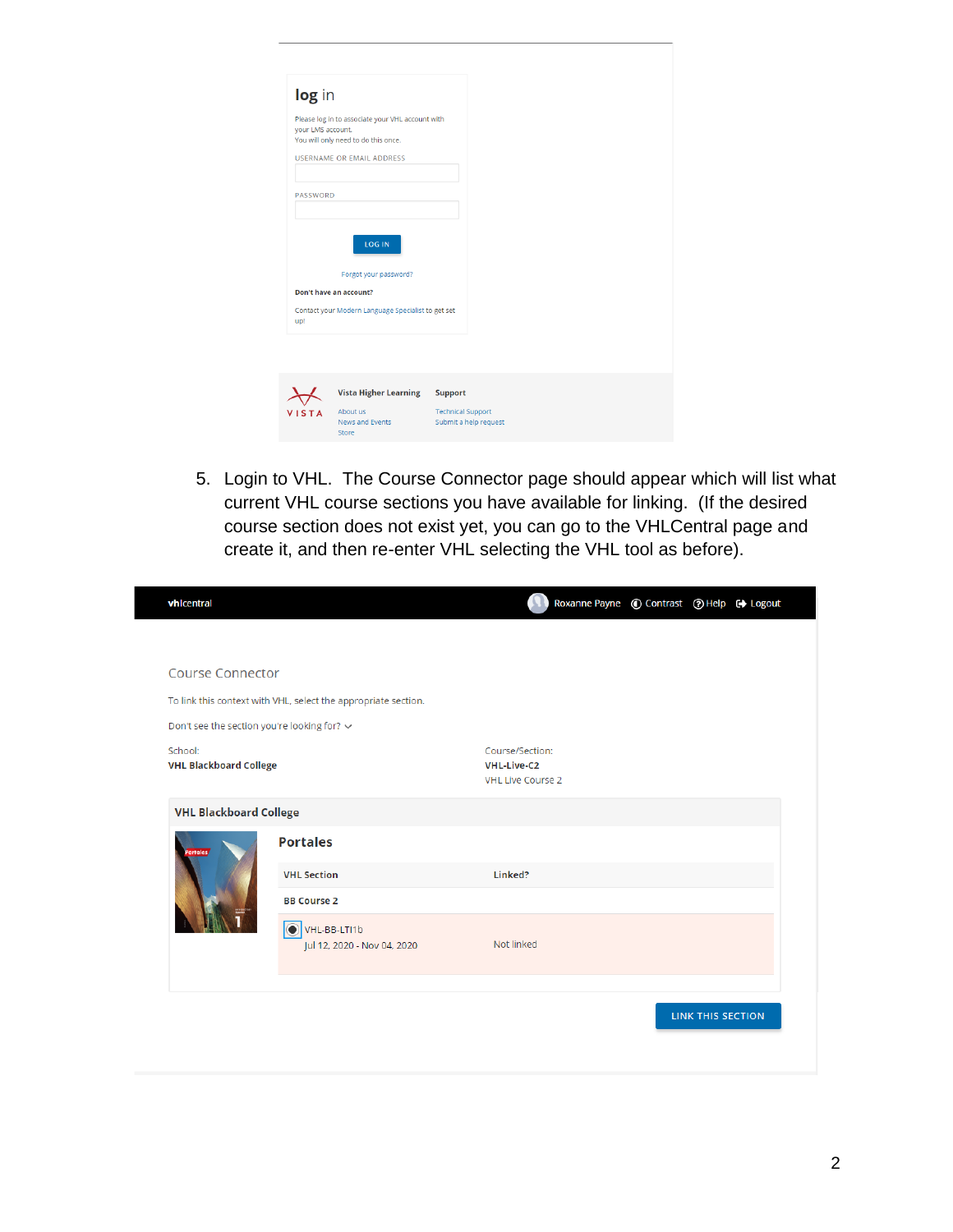- 6. Select the VHL course section you wish to link to and then click LINK THIS SECTION. A dialog should open with 4 linking options:
	- 1) **LINK TO CURRENT ASSIGNMENTS** links to the student dashboard.
	- 2) **LINK TO A SPECIFIC ACTIVITY**
	- 3) **LINK TO A SPECIFIC ASSESSMENT**
	- 4) **LINK TO VHL CENTRAL HOME**

#### **Current Assignments**

Create a link to the student dashboard, which provides easy access to upcoming assigned work. You can add this same link into multiple locations of your course, and it will always show the work relevant based on the current date.

LINK TO CURRENT ASSIGNMENTS

#### **Specific Activity**

Choose a single activity to embed into your course. e.g. a video or other presentational material, or specific high-value quiz or exam.

LINK TO A SPECIFIC ACTIVITY

LINK TO A SPECIFIC ASSESSMENT

### **VHLCentral Home**

Create a link that both instructors and students can use to automatically log in to their account's VHL Home page.

LINK TO VHLCENTRAL HOME

a. To link to the student dashboard choose LINK TO CURRENT ASSIGNMENTS. The link request will be processed, and you should be returned to the Blackboard Content page where you will now see the **Current Assignments** link.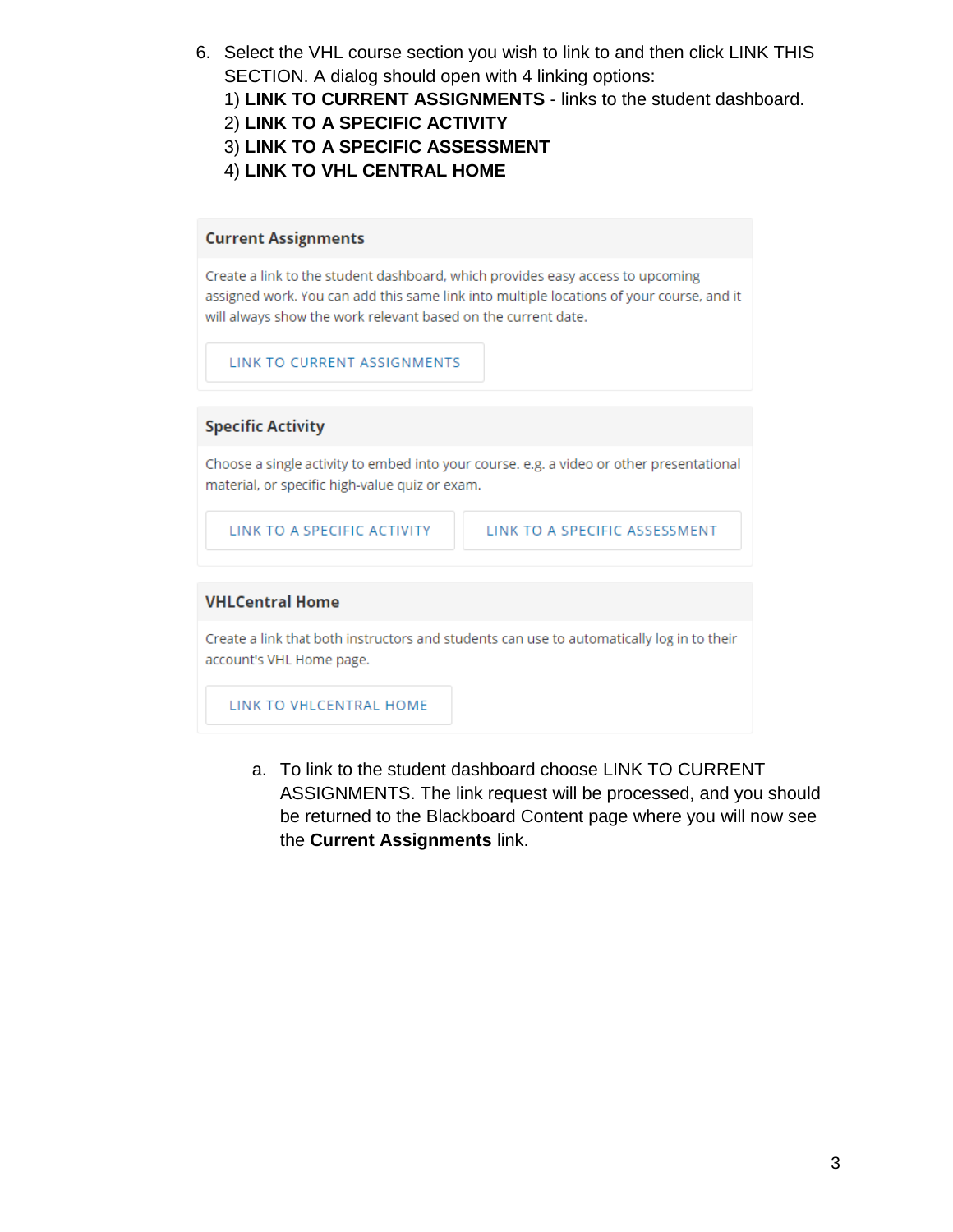

- b. To link to a specific activity:
	- i. Choose LINK TO A SPECIFIC ACTIVITY. You should be directed to a preview of the VHL program Content > Activities page. On the right side should appear a **LINK** link for each activity. Activities that have been assigned in the VHL program will have due dates as expected.

| Lección 1   Hola, ¿qué<br>tal? | <b>Activities</b>                          |                         |  |  |  |  |
|--------------------------------|--------------------------------------------|-------------------------|--|--|--|--|
|                                | Lección 1   Contextos                      |                         |  |  |  |  |
| <b>STRANDS</b>                 | Lección 1   Contextos                      | ALL ACTIVITIES -        |  |  |  |  |
| Contextos                      |                                            |                         |  |  |  |  |
| Fotonovela                     | <b>Explore</b>                             | Due date                |  |  |  |  |
| Pronunciación                  | Hotspot: Hola, ¿qué tal?                   | Fri 7/31<br><b>LINK</b> |  |  |  |  |
| Cultura                        | Presentation: Hola, ¿qué tal?              | <b>LINK</b>             |  |  |  |  |
| Estructura: 1.1                | Learn                                      | Due date                |  |  |  |  |
| Estructura: 1.2                | <b>Vocabulary Tutorial 1</b>               | <b>LINK</b>             |  |  |  |  |
| Estructura: 1.3                | <b>Vocabulary Tutorial 2</b>               | <b>LINK</b>             |  |  |  |  |
| Estructura: 1.4                | <b>Vocabulary Tutorial 3</b>               | <b>LINK</b>             |  |  |  |  |
|                                | <b>Vocabulary Tutorial 4</b>               | <b>LINK</b>             |  |  |  |  |
| Recapitulación                 | Emparejar                                  | <b>LINK</b>             |  |  |  |  |
| Adelante: Lectura              |                                            |                         |  |  |  |  |
| Adelante: Escritura            | <b>Practice</b>                            | Due date                |  |  |  |  |
| Adelante: Escuchar             | Escuchar $\bigcap$                         | Fri 7/31<br><b>LINK</b> |  |  |  |  |
|                                | $Id$ <sub>antifican</sub> $\bigcap$ $\Box$ | <b>LINTIZ</b>           |  |  |  |  |

ii. Select a link for the activity you wish to link to. A **Create Link** dialog should open with a CANCEL link and CREATE button.

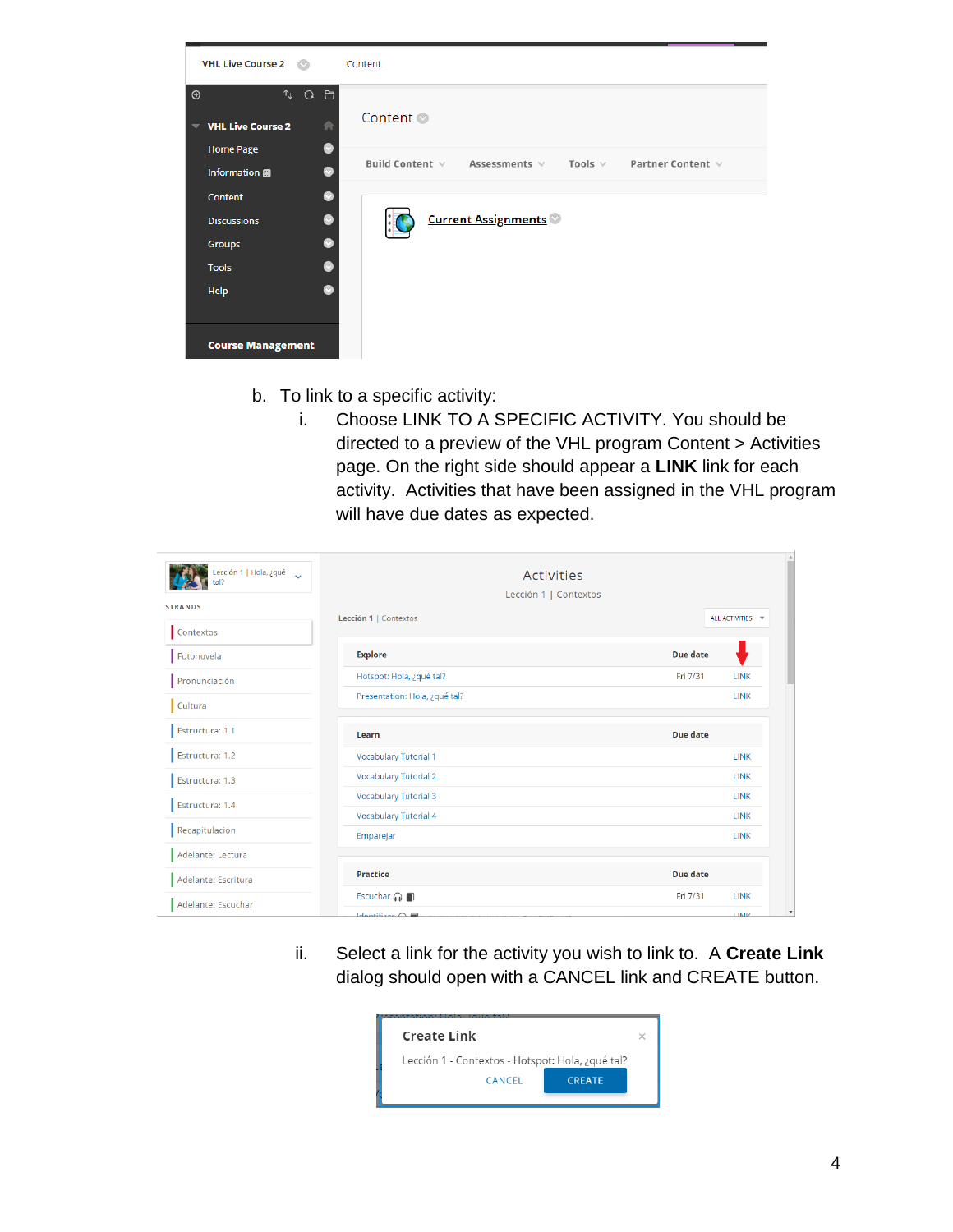iii. Select the CREATE button. The link request will be processed, and you should be returned to the Blackboard Content page where you will now see the link for the specific activity.

| <b>VHL Live Course 2</b><br>O.                                                               | Content                                                                 |
|----------------------------------------------------------------------------------------------|-------------------------------------------------------------------------|
| $T_{+}$ $Q$<br>$\odot$<br>O<br>青<br><b>VHL Live Course 2</b>                                 | Content <sup>®</sup>                                                    |
| ٠<br><b>Home Page</b><br>ø<br>Information                                                    | Build Content v<br>Assessments $\vee$ Tools $\vee$<br>Partner Content v |
| $\bullet$<br><b>Content</b><br>$\bullet$<br><b>Discussions</b><br>$\bullet$<br><b>Groups</b> | <b>Current Assignments</b>                                              |
| ۵<br><b>Tools</b><br>ø<br>Help                                                               | Lección 1 - Contextos - Hotspot: Hola, ¿qué tal?                        |
| <b>Course Management</b>                                                                     |                                                                         |
| <b>Control Panel</b>                                                                         |                                                                         |
| <b>Content Collection</b>                                                                    |                                                                         |

- c. To link to a specific assessment:
	- i. Choose LINK TO A SPECIFIC ASSESSMENT. You should be directed to a preview of the VHL program Content > Assessment page. On the right side should appear a **LINK** link for each assessment. Assessments that have been assigned in the VHL program will have due dates as expected.

| Lección 1<br>Hola,<br>$\sim$ | <b>Vocabulary Quizzes</b>                                               |                                                      | ALL ACTIVITIES ~ |             |
|------------------------------|-------------------------------------------------------------------------|------------------------------------------------------|------------------|-------------|
| ¿qué tal?                    | <b>Assessment</b>                                                       |                                                      | Due date         |             |
| Vocabulary Quizzes           | Contextos - Miniprueba Ó                                                |                                                      | Pa Fri 7/31      | <b>LINK</b> |
| <b>Grammar Quizzes</b>       | AVAILABILITY<br>RESULT AVAILABILITY<br>PASSWORD PROTECTED<br>TIME LIMIT | Yes   Hide<br>Yes After grading<br><b>No</b><br>None |                  |             |
| Lesson Tests                 | NUMBER OF ATTEMPTS<br>RANDOMIZE PER STUDENT No                          | 1                                                    |                  |             |
|                              |                                                                         |                                                      |                  |             |
|                              |                                                                         |                                                      |                  |             |
|                              |                                                                         |                                                      |                  |             |
|                              |                                                                         |                                                      |                  |             |

- ii. Select the link for the assessment you wish to link to. A **Create Link** dialog should open with a CANCEL link and CREATE button.
- iii. Select the CREATE button. The link request will be processed, and you should be returned to the Blackboard Content page where you will now see the specific assessment.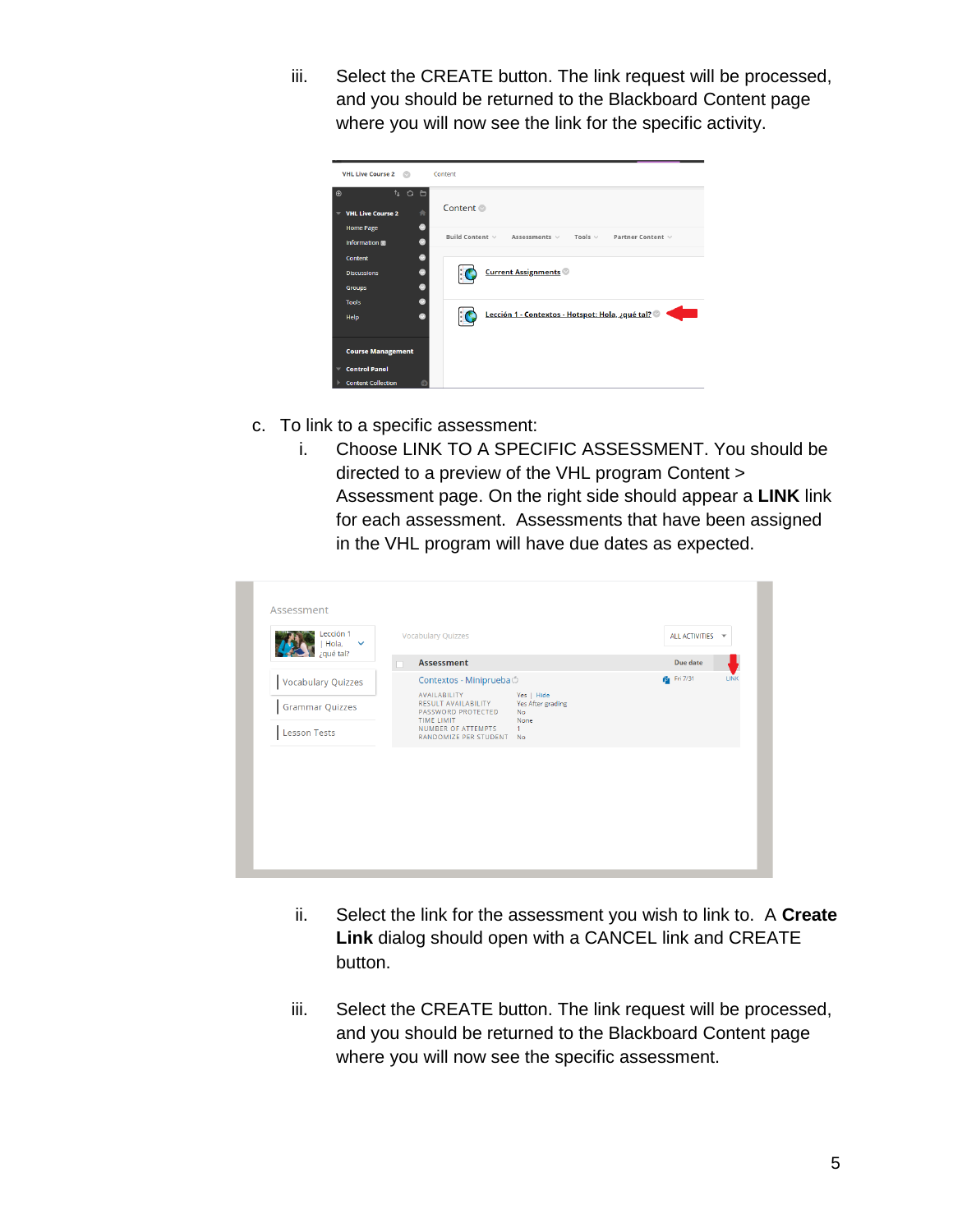

d. To link to the VHL Central page choose **LINK TO VHL CENTRAL HOME**. The link request will be processed, and you should be returned to the Blackboard Content page where you will now see the "VHLCentral Home" link.

| Content $\odot$                                                             |
|-----------------------------------------------------------------------------|
| Build Content $\vee$ Assessments $\vee$ Tools $\vee$ Partner Content $\vee$ |
| <b>Current Assignments</b>                                                  |
| Lección 1 - Fotonovela - ¿Cierto o falso?                                   |
| Lección 1 - Grammar Quizzes - Estructura 1.3 - Miniprueba ©                 |
| <b>VHLCentral Home</b>                                                      |

7. The instructor can always choose the VHL tool from the **Build Content** dropdown to add more links to activities, assessments or even the student dashboard.

**NOTE:** Each link on the Content page has a drop-down menu with an "Edit" option. That opens an "Edit Web Link" page where you can choose to have the VHL page open in a new window(tab). If students start to have any problems completing activities or assessments within the Blackboard website frame, setting the link to open in a new window can alleviate those problems. For instance, some browsers may have difficulty allowing access for a student's microphone to do a recording activity if the page is in a website frame.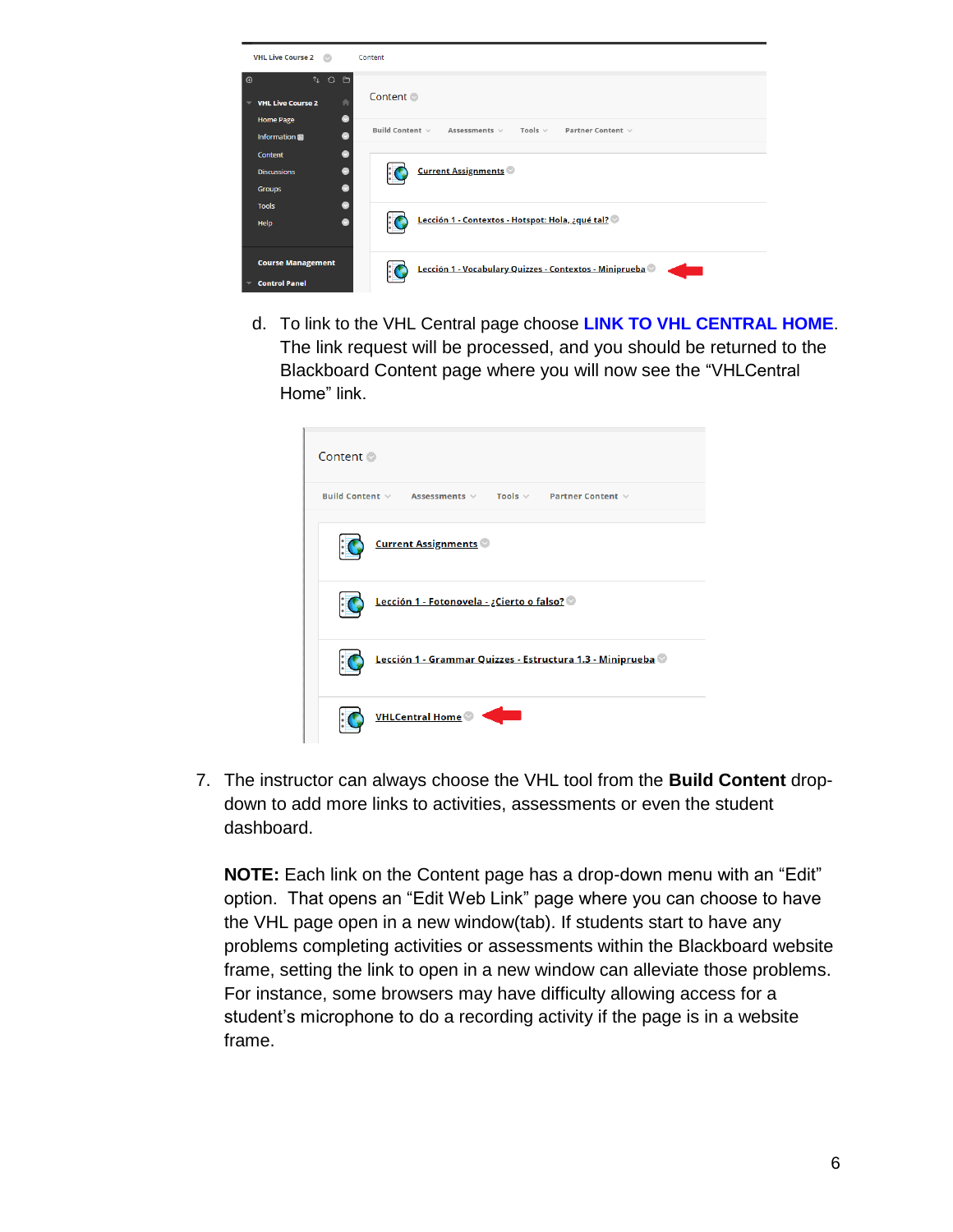| <b>Build Content <math>\vee</math></b><br>Tools $\vee$<br>Assessments v | Partner Content v                                                                  |                    |                         |
|-------------------------------------------------------------------------|------------------------------------------------------------------------------------|--------------------|-------------------------|
| <b>Current Assignments</b>                                              |                                                                                    |                    |                         |
| Lección 1 - Contextos - Grabar                                          | ര                                                                                  |                    |                         |
| Lección 1 - Contextos - Hotspo                                          | Edit<br>Make Unavailable<br><b>Adaptive Release</b>                                |                    |                         |
| Lección 1 - Vocabulary Quizzes                                          | Adaptive Release: Advanced<br><b>Add Alignments</b><br>Set Review Status(Disabled) | $a^{\circledcirc}$ | <b>WEB LINK OPTIONS</b> |
| Lección 1 - Contextos - Escuch                                          | Metadata<br>Statistics Tracking (On/Off)<br><b>User Progress</b><br>Copy           |                    | Open in New Window      |
| Lección 1 - Grammar Quizzes -                                           | Move<br>Delete                                                                     | $aba$              | No<br>IYes              |

## Enabling Gradebook Sync:

The instructions below describe how to have VHL grades appear in the Blackboard gradebook.

> a. In the Content area of the Blackboard course use the **Current Assignments** link previously created (see above) to load a preview of the student's dashboard. Select the **VHL Central** link in the upper left of the dashboard page.

| <b>VHL Central</b>                                      | Roxanne Payne Chat C Contrast 7 Help C Logout                                                                                |
|---------------------------------------------------------|------------------------------------------------------------------------------------------------------------------------------|
| <b>Portales 1</b>                                       | This is a preview of what your students see on their dashboard. Some<br>Α<br>functionality in the preview has been disabled. |
| Course Dashboard<br>Due Dates<br>Previous Due Dates (0) | Class Bulletin                                                                                                               |
| Due Friday<br>- IUL<br>1h 1m<br>31                      | <b>Notifications (0)</b><br>No notifications<br>5 activities<br>0% complete<br>Announcements (0)<br>No announcements         |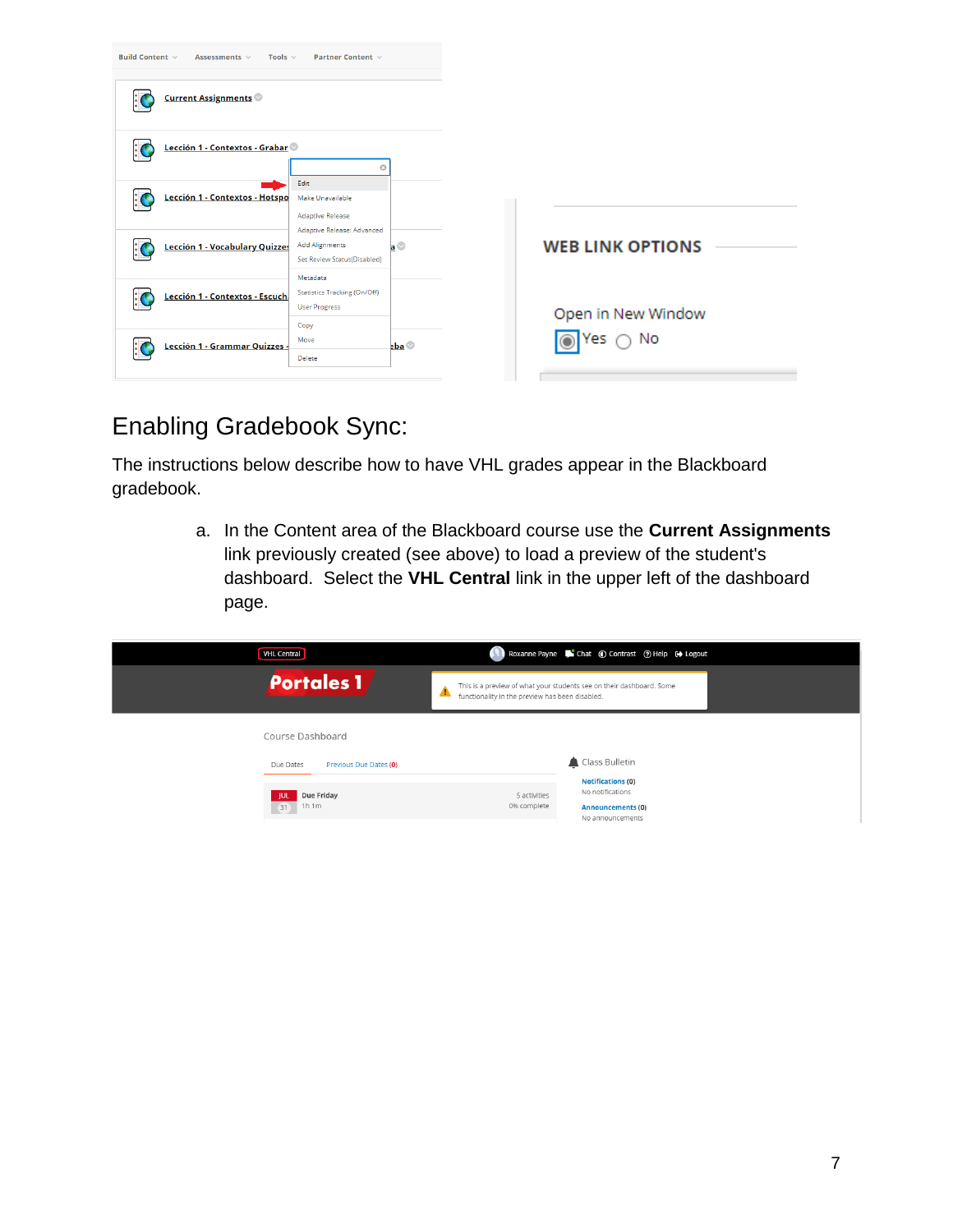The instructor's VHL Central page should load.



b. Go into the VHL book/program the course is in and in the linked VHL course section go to Grades > Gradebook > Scores (tab). A "LMS SYNC" link should appear on the right.

| <b>VHL Central</b>                            |                         |                                     |              |                |           |            | Roxanne Payne <b>C</b> Chat (C) Contrast (?) Help (C) Logout |                              |                                |                        |
|-----------------------------------------------|-------------------------|-------------------------------------|--------------|----------------|-----------|------------|--------------------------------------------------------------|------------------------------|--------------------------------|------------------------|
| <b>Portales 1</b>                             |                         |                                     |              |                | Courses   | Content    | Calendar                                                     | <b>BB Course 2</b><br>Grades | All sections<br>Communication  | $\sim$                 |
| Gradebook                                     | <b>SCORES</b>           | <b>ROSTER</b>                       | LATE WORK    | <b>REPORTS</b> | ANALYTICS |            |                                                              |                              | Need help? Chat with an agent. |                        |
| VIEW BY<br>Lesson<br>$\overline{\phantom{a}}$ | All Lessons v           | ALL CATEGORIES $\blacktriangledown$ | PERCENTAGE = |                |           | + ADD ITEM | <b>EXPORT</b>                                                |                              | <b>LMS SYNC</b>                | <b>P.S.</b><br>$L = 1$ |
| Student                                       | <b>Cumulative Grade</b> | Lección 1                           |              |                |           |            |                                                              |                              | €                              |                        |
|                                               |                         |                                     |              |                |           |            |                                                              |                              |                                |                        |

c. Select the "LMS SYNC" link and an **LMS Sync** dialog will open with an EDIT SETTINGS option where the instructor can enable syncing and choose what columns (**Cumulative, Lessons, Weeks** or **Category**) he/she wishes to appear in their Blackboard gradebook.

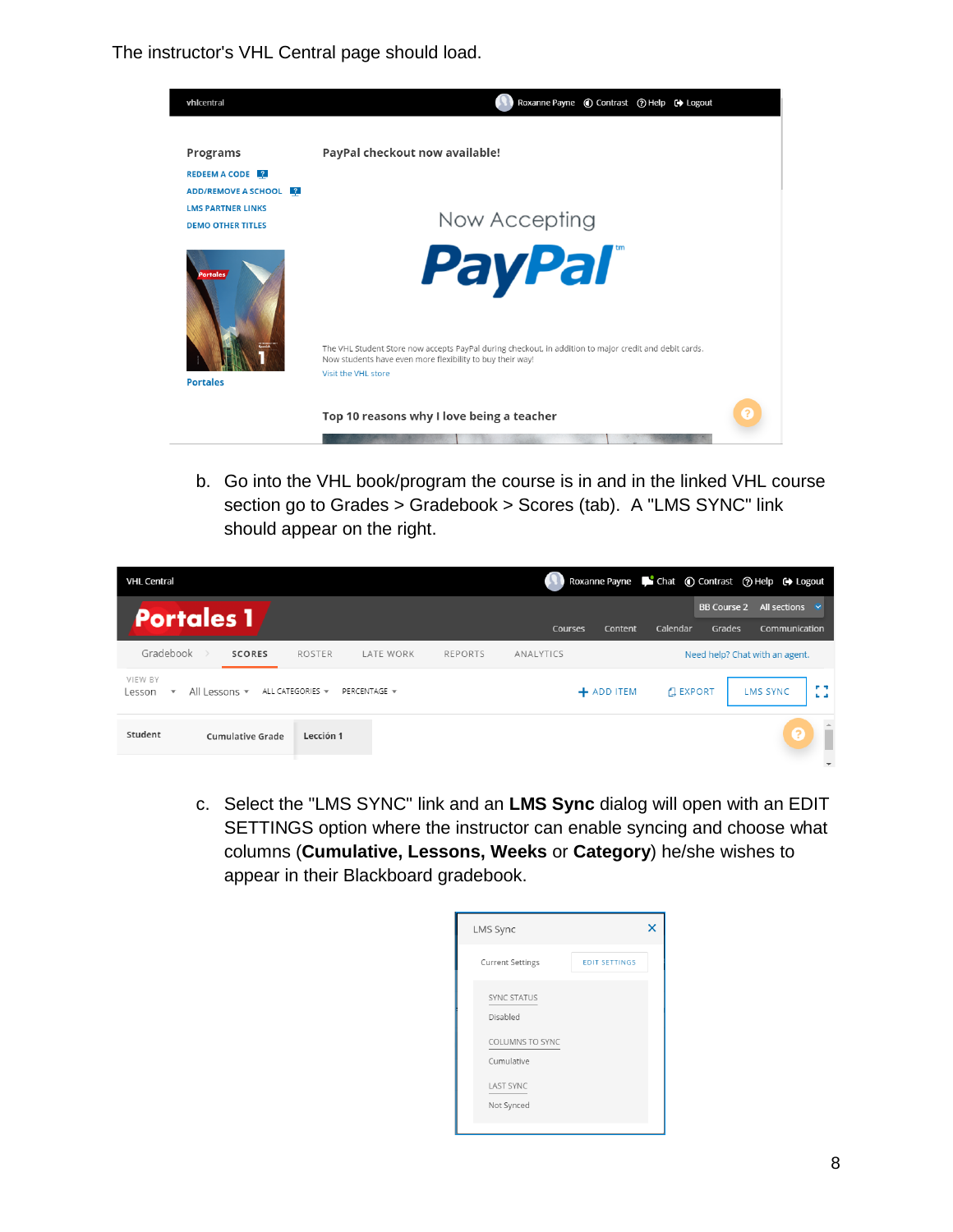d. Select EDIT SETTINGS and the Edit Settings options appear.



e. Select "Enabled" for SYNC STATUS.

| <b>LMS Sync</b>                                   |  |
|---------------------------------------------------|--|
| <b>Edit Settings</b>                              |  |
| <b>SYNC STATUS</b><br><b>●</b> Enabled ● Disabled |  |
| <b>COLUMNS TO SYNC</b><br>Cumulative<br>Lesson    |  |
| $\bigcirc$ Week<br>Category                       |  |
|                                                   |  |
| CANCEL<br><b>SAVE</b>                             |  |

f. Select the COLUMNS TO SYNC and then click SAVE. The VHL course section grades will be synced periodically. The instructor can also re-open the dialog and use the SYNC NOW button to immediately sync grades. NOTE: Each column grade will appear in the LMS with a score that is based upon a maximum of 100 points.